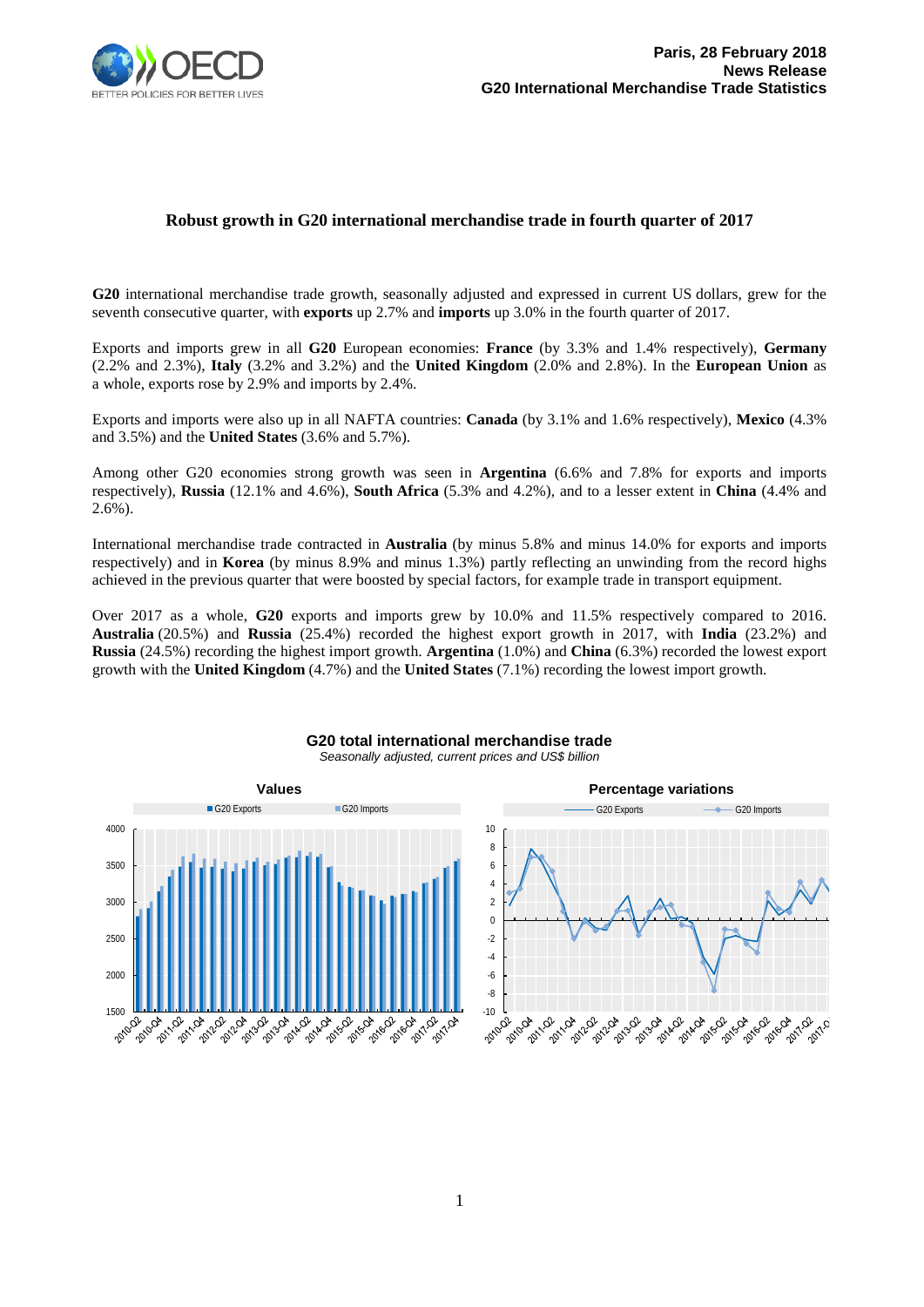

## **G20 total international merchandise trade**

*Seasonally adjusted, current prices and US\$ billion*

|                       | <b>Quarters</b> | 2015 Q4 | 2016 Q1 | 2016 Q2 | 2016 Q3 | 2016 Q4 | 2017 Q1 | 2017 Q2 | 2017 Q3 | 2017 Q4 |
|-----------------------|-----------------|---------|---------|---------|---------|---------|---------|---------|---------|---------|
| G20                   | <b>Export</b>   | 3095.9  | 3026.3  | 3092.5  | 3111.9  | 3156.0  | 3262.8  | 3322.4  | 3470.8  | 3563.8  |
|                       | Import          | 3088.7  | 2981.0  | 3072.2  | 3113.1  | 3141.4  | 3275.2  | 3349.1  | 3497.9  | 3602.1  |
| Argentina             | <b>Export</b>   | 13.1    | 14.9    | 13.8    | 14.3    | 15.1    | 15.3    | 13.9    | 14.3    | 15.3    |
|                       | Import          | 14.4    | 14.3    | 13.9    | 13.4    | 14.5    | 15.4    | 16.4    | 16.9    | 18.2    |
| <b>Australia</b>      | <b>Export</b>   | 42.9    | 41.9    | 46.4    | 48.1    | 55.2    | 58.6    | 57.1    | 59.3    | 55.9    |
|                       | Import          | 48.3    | 46.3    | 47.4    | 47.8    | 48.0    | 50.0    | 53.1    | 63.6    | 54.6    |
| <b>Brazil</b>         | <b>Export</b>   | 46.5    | 45.9    | 46.9    | 46.0    | 46.6    | 56.3    | 54.0    | 54.0    | 54.1    |
|                       | Import          | 36.5    | 34.3    | 34.7    | 34.3    | 34.5    | 38.0    | 35.8    | 38.0    | 39.5    |
| Canada                | <b>Export</b>   | 97.6    | 94.4    | 94.9    | 99.9    | 101.0   | 104.0   | 106.3   | 103.6   | 106.8   |
|                       | Import          | 101.4   | 97.6    | 101.5   | 103.7   | 99.7    | 103.9   | 107.2   | 109.8   | 111.6   |
| China                 | <b>Export</b>   | 559.7   | 543.6   | 534.1   | 528.6   | 536.0   | 557.2   | 565.1   | 564.6   | 589.5   |
|                       | Import          | 409.6   | 367.2   | 397.1   | 401.0   | 420.2   | 459.5   | 453.4   | 465.2   | 477.5   |
| <b>EU 28</b>          | <b>Export</b>   | 1329.9  | 1317.0  | 1352.8  | 1346.1  | 1346.7  | 1371.0  | 1424.9  | 1534.2  | 1578.2  |
|                       | Import          | 1291.0  | 1284.0  | 1323.4  | 1331.8  | 1308.2  | 1346.0  | 1399.6  | 1506.9  | 1542.3  |
| France                | <b>Export</b>   | 124.5   | 124.4   | 126.0   | 124.9   | 125.0   | 121.9   | 130.3   | 139.8   | 144.5   |
|                       | Import          | 142.4   | 140.7   | 141.8   | 145.0   | 143.6   | 146.4   | 150.3   | 163.5   | 165.9   |
| Germany               | <b>Export</b>   | 324.9   | 327.7   | 336.6   | 333.5   | 328.3   | 332.7   | 350.1   | 377.7   | 386.0   |
|                       | Import          | 257.6   | 259.6   | 262.1   | 264.2   | 262.2   | 268.6   | 282.4   | 302.2   | 309.2   |
| India                 | <b>Export</b>   | 64.3    | 64.2    | 65.8    | 67.2    | 68.9    | 71.7    | 70.7    | 78.5    | 78.1    |
|                       | Import          | 94.1    | 84.9    | 84.5    | 91.2    | 101.4   | 106.0   | 112.6   | 108.9   | 118.5   |
| <b>Indonesia</b>      | <b>Export</b>   | 34.7    | 34.6    | 35.4    | 35.7    | 39.0    | 40.6    | 39.3    | 44.3    | 44.8    |
|                       | Import          | 33.3    | 33.0    | 33.4    | 33.6    | 35.9    | 37.3    | 35.6    | 40.2    | 44.1    |
| <b>Italy</b>          | <b>Export</b>   | 112.8   | 113.2   | 116.8   | 117.0   | 114.6   | 116.4   | 122.2   | 132.5   | 136.7   |
|                       | Import          | 100.0   | 99.7    | 102.7   | 102.8   | 102.7   | 104.8   | 109.4   | 118.1   | 121.9   |
| Japan                 | <b>Export</b>   | 151.2   | 151.6   | 159.0   | 166.8   | 164.5   | 168.9   | 171.2   | 177.1   | 181.3   |
|                       | Import          | 151.8   | 146.1   | 148.8   | 157.7   | 154.6   | 161.2   | 168.0   | 168.7   | 174.3   |
| <b>Korea</b>          | <b>Export</b>   | 126.1   | 119.4   | 123.3   | 123.3   | 129.0   | 136.6   | 144.0   | 153.5   | 139.9   |
|                       | Import          | 103.6   | 94.2    | 99.9    | 103.0   | 108.3   | 117.8   | 118.6   | 122.4   | 120.8   |
| Mexico                | <b>Export</b>   | 93.2    | 89.9    | 91.4    | 94.9    | 97.4    | 99.6    | 100.9   | 102.5   | 107.0   |
|                       | Import          | 97.4    | 94.7    | 95.2    | 97.6    | 99.3    | 102.0   | 102.7   | 106.2   | 109.9   |
| Russia                | <b>Export</b>   | 75.3    | 64.6    | 67.9    | 71.5    | 77.1    | 87.3    | 83.6    | 85.7    | 96.1    |
|                       | Import          | 46.6    | 44.1    | 46.0    | 49.1    | 51.2    | 55.7    | 58.8    | 59.9    | 62.6    |
| Saudi Arabia          | <b>Export</b>   | 44.2    | 40.3    | 45.5    | 45.5    | 52.6    | 57.1    | 49.5    | 51.1    |         |
|                       | Import          | 44.4    | 37.6    | 35.5    | 32.9    | 33.9    | 33.0    | 32.0    | 31.9    |         |
| <b>South Africa</b>   | <b>Export</b>   | 18.4    | 17.1    | 19.8    | 19.7    | 20.0    | 21.3    | 22.0    | 22.3    | 23.5    |
|                       | Import          | 19.6    | 17.8    | 18.4    | 19.3    | 19.8    | 19.9    | 21.3    | 20.6    | 21.5    |
| <b>Turkey</b>         | <b>Export</b>   | 35.8    | 34.4    | 36.4    | 34.4    | 37.3    | 37.4    | 39.0    | 39.8    | 41.0    |
|                       | Import          | 50.3    | 48.5    | 51.0    | 47.5    | 51.2    | 52.2    | 55.9    | 61.6    | 63.6    |
| <b>United Kingdom</b> | <b>Export</b>   | 103.7   | 99.1    | 102.5   | 97.5    | 98.1    | 100.5   | 104.5   | 110.2   | 112.4   |
|                       | Import          | 150.8   | 143.8   | 147.2   | 144.3   | 143.0   | 144.9   | 147.1   | 154.6   | 159.0   |
| <b>United States</b>  | <b>Export</b>   | 363.0   | 352.5   | 359.0   | 369.8   | 369.6   | 380.1   | 381.0   | 385.8   | 399.9   |
|                       | Import          | 546.4   | 536.3   | 541.4   | 549.3   | 560.7   | 577.5   | 578.1   | 577.2   | 610.1   |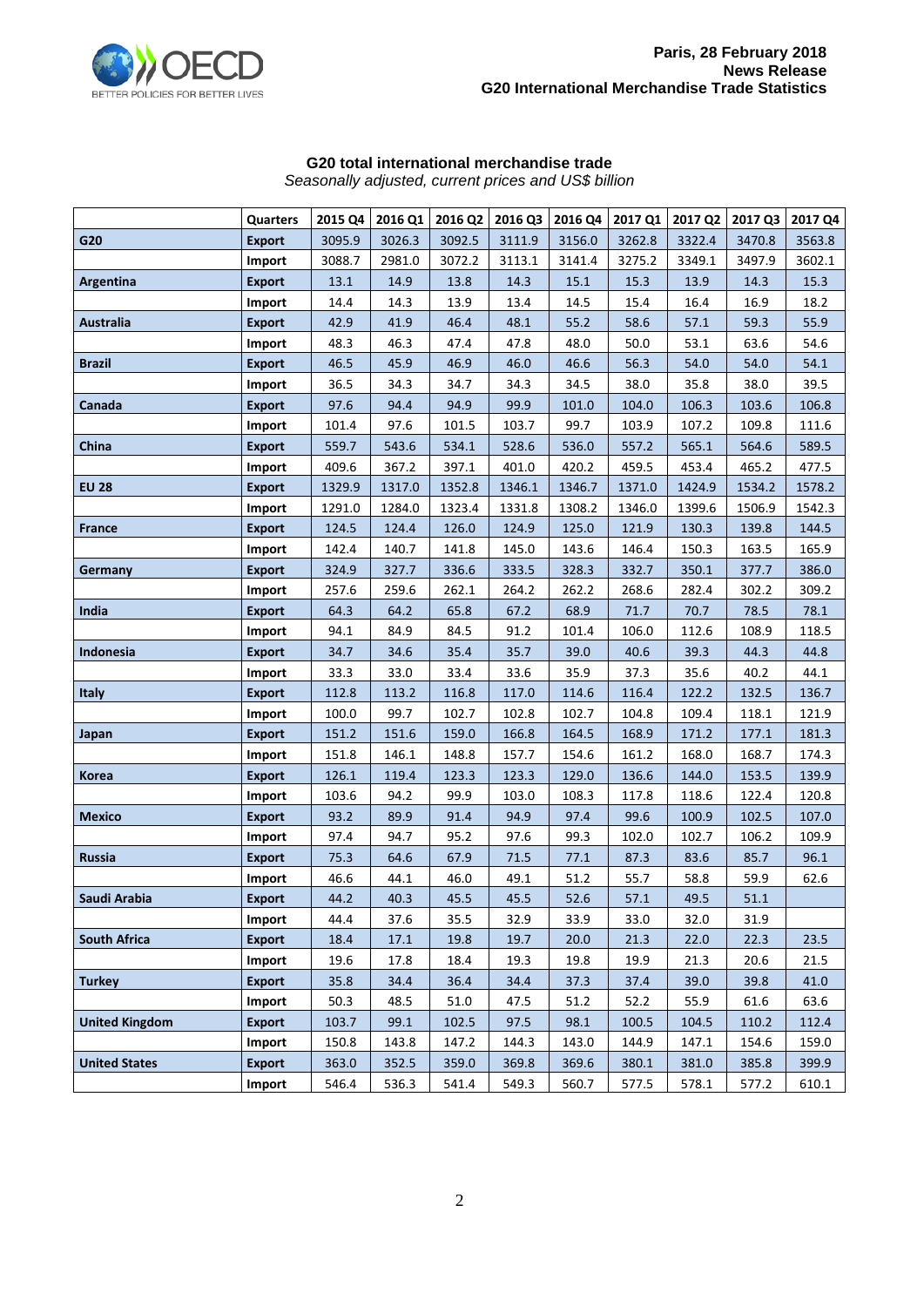

## **G20 total international merchandise trade**

| Percentage variations |  |
|-----------------------|--|
|-----------------------|--|

|                       | Quarters      | 2016 Q1  | 2016 Q2 | 2016 Q3 | 2016 Q4 | 2017 Q1 | 2017 Q2  | 2017 Q3 | 2017 Q4  |
|-----------------------|---------------|----------|---------|---------|---------|---------|----------|---------|----------|
| G20                   | <b>Export</b> | $-2.2%$  | 2.2%    | 0.6%    | 1.4%    | 3.4%    | 1.8%     | 4.5%    | 2.7%     |
|                       | Import        | $-3.5%$  | 3.1%    | 1.3%    | 0.9%    | 4.3%    | 2.3%     | 4.4%    | 3.0%     |
| Argentina             | <b>Export</b> | 13.5%    | $-7.5%$ | 3.9%    | 5.6%    | 0.9%    | $-9.2%$  | 3.3%    | 6.6%     |
|                       | Import        | $-1.0%$  | $-2.4%$ | $-3.9%$ | 8.6%    | 5.7%    | 6.9%     | 2.9%    | 7.8%     |
| Australia             | <b>Export</b> | $-2.4%$  | 10.9%   | 3.5%    | 14.9%   | 6.0%    | $-2.5%$  | 3.9%    | $-5.8%$  |
|                       | Import        | $-4.2%$  | 2.4%    | 0.7%    | 0.5%    | 4.2%    | 6.1%     | 19.8%   | $-14.0%$ |
| <b>Brazil</b>         | <b>Export</b> | $-1.2%$  | 2.2%    | $-1.9%$ | 1.3%    | 20.8%   | $-4.0%$  | 0.1%    | 0.1%     |
|                       | Import        | $-6.0%$  | 1.0%    | $-1.0%$ | 0.5%    | 10.0%   | $-5.7%$  | 6.1%    | 4.1%     |
| Canada                | <b>Export</b> | $-3.3%$  | 0.5%    | 5.2%    | 1.1%    | 2.9%    | 2.2%     | $-2.5%$ | 3.1%     |
|                       | Import        | $-3.8%$  | 4.0%    | 2.1%    | $-3.9%$ | 4.3%    | 3.2%     | 2.4%    | 1.6%     |
| China                 | <b>Export</b> | $-2.9%$  | $-1.7%$ | $-1.0%$ | 1.4%    | 4.0%    | 1.4%     | $-0.1%$ | 4.4%     |
|                       | Import        | $-10.4%$ | 8.2%    | 1.0%    | 4.8%    | 9.3%    | $-1.3%$  | 2.6%    | 2.6%     |
| <b>EU 28</b>          | <b>Export</b> | $-1.0%$  | 2.7%    | $-0.5%$ | 0.0%    | 1.8%    | 3.9%     | 7.7%    | 2.9%     |
|                       | Import        | $-0.5%$  | 3.1%    | 0.6%    | $-1.8%$ | 2.9%    | 4.0%     | 7.7%    | 2.4%     |
| <b>France</b>         | <b>Export</b> | $-0.1%$  | 1.3%    | $-0.9%$ | 0.1%    | $-2.5%$ | 6.9%     | 7.3%    | 3.3%     |
|                       | Import        | $-1.2%$  | 0.8%    | 2.3%    | $-1.0%$ | 2.0%    | 2.6%     | 8.8%    | 1.4%     |
| Germany               | <b>Export</b> | 0.8%     | 2.7%    | $-0.9%$ | $-1.6%$ | 1.3%    | 5.2%     | 7.9%    | 2.2%     |
|                       | Import        | 0.8%     | 1.0%    | 0.8%    | $-0.8%$ | 2.4%    | 5.1%     | 7.0%    | 2.3%     |
| India                 | <b>Export</b> | 0.0%     | 2.4%    | 2.2%    | 2.4%    | 4.1%    | $-1.3%$  | 11.0%   | $-0.6%$  |
|                       | Import        | $-9.8%$  | $-0.5%$ | 8.0%    | 11.1%   | 4.5%    | 6.2%     | $-3.2%$ | 8.8%     |
| Indonesia             | <b>Export</b> | $-0.3%$  | 2.2%    | 1.0%    | 9.1%    | 4.2%    | $-3.2%$  | 12.8%   | 1.2%     |
|                       | Import        | $-1.0%$  | 1.3%    | 0.5%    | 6.8%    | 3.9%    | $-4.5%$  | 12.9%   | 9.7%     |
| <b>Italy</b>          | <b>Export</b> | 0.3%     | 3.3%    | 0.1%    | $-2.0%$ | 1.6%    | 5.0%     | 8.4%    | 3.2%     |
|                       | Import        | $-0.3%$  | 3.0%    | 0.1%    | $-0.1%$ | 2.1%    | 4.3%     | 8.0%    | 3.2%     |
| Japan                 | <b>Export</b> | 0.3%     | 4.9%    | 4.9%    | $-1.4%$ | 2.6%    | 1.4%     | 3.4%    | 2.4%     |
|                       | Import        | $-3.7%$  | 1.8%    | 6.0%    | $-1.9%$ | 4.2%    | 4.2%     | 0.5%    | 3.3%     |
| Korea                 | <b>Export</b> | $-5.3%$  | 3.3%    | 0.0%    | 4.6%    | 5.9%    | 5.4%     | 6.6%    | $-8.9%$  |
|                       | Import        | $-9.0%$  | 6.0%    | 3.1%    | 5.2%    | 8.8%    | 0.7%     | 3.2%    | $-1.3%$  |
| <b>Mexico</b>         | <b>Export</b> | $-3.5%$  | 1.6%    | 3.8%    | 2.6%    | 2.2%    | 1.3%     | 1.7%    | 4.3%     |
|                       | Import        | $-2.7%$  | 0.5%    | 2.5%    | 1.7%    | 2.8%    | 0.7%     | 3.4%    | 3.5%     |
| Russia                | <b>Export</b> | $-14.1%$ | 5.1%    | 5.2%    | 7.9%    | 13.2%   | $-4.3%$  | 2.6%    | 12.1%    |
|                       | Import        | $-5.3%$  | 4.3%    | 6.8%    | 4.1%    | 8.8%    | 5.6%     | 1.8%    | 4.6%     |
| Saudi Arabia          | <b>Export</b> | $-8.8%$  | 13.0%   | $-0.1%$ | 15.6%   | 8.6%    | $-13.3%$ | 3.3%    |          |
|                       | Import        | $-15.3%$ | $-5.5%$ | $-7.4%$ | 3.0%    | $-2.6%$ | $-2.9%$  | $-0.4%$ |          |
| <b>South Africa</b>   | <b>Export</b> | $-7.1%$  | 15.5%   | $-0.4%$ | 1.5%    | 6.4%    | 3.5%     | 1.4%    | 5.3%     |
|                       | Import        | $-9.4%$  | 3.3%    | 5.2%    | 2.4%    | 0.9%    | 6.7%     | $-3.2%$ | 4.2%     |
| <b>Turkey</b>         | <b>Export</b> | $-4.1%$  | 5.8%    | $-5.4%$ | 8.6%    | 0.2%    | 4.1%     | 2.1%    | 3.0%     |
|                       | Import        | $-3.5%$  | 5.3%    | $-7.0%$ | 7.9%    | 1.9%    | 7.1%     | 10.2%   | 3.2%     |
| <b>United Kingdom</b> | <b>Export</b> | $-4.5%$  | 3.4%    | $-4.9%$ | 0.6%    | 2.5%    | 4.0%     | 5.4%    | 2.0%     |
|                       | Import        | $-4.7%$  | 2.4%    | $-2.0%$ | $-0.9%$ | 1.3%    | 1.5%     | 5.1%    | 2.8%     |
| <b>United States</b>  | <b>Export</b> | $-2.9%$  | 1.9%    | 3.0%    | $-0.1%$ | 2.8%    | 0.2%     | 1.3%    | 3.6%     |
|                       | Import        | $-1.8%$  | 0.9%    | 1.5%    | 2.1%    | 3.0%    | 0.1%     | $-0.2%$ | 5.7%     |